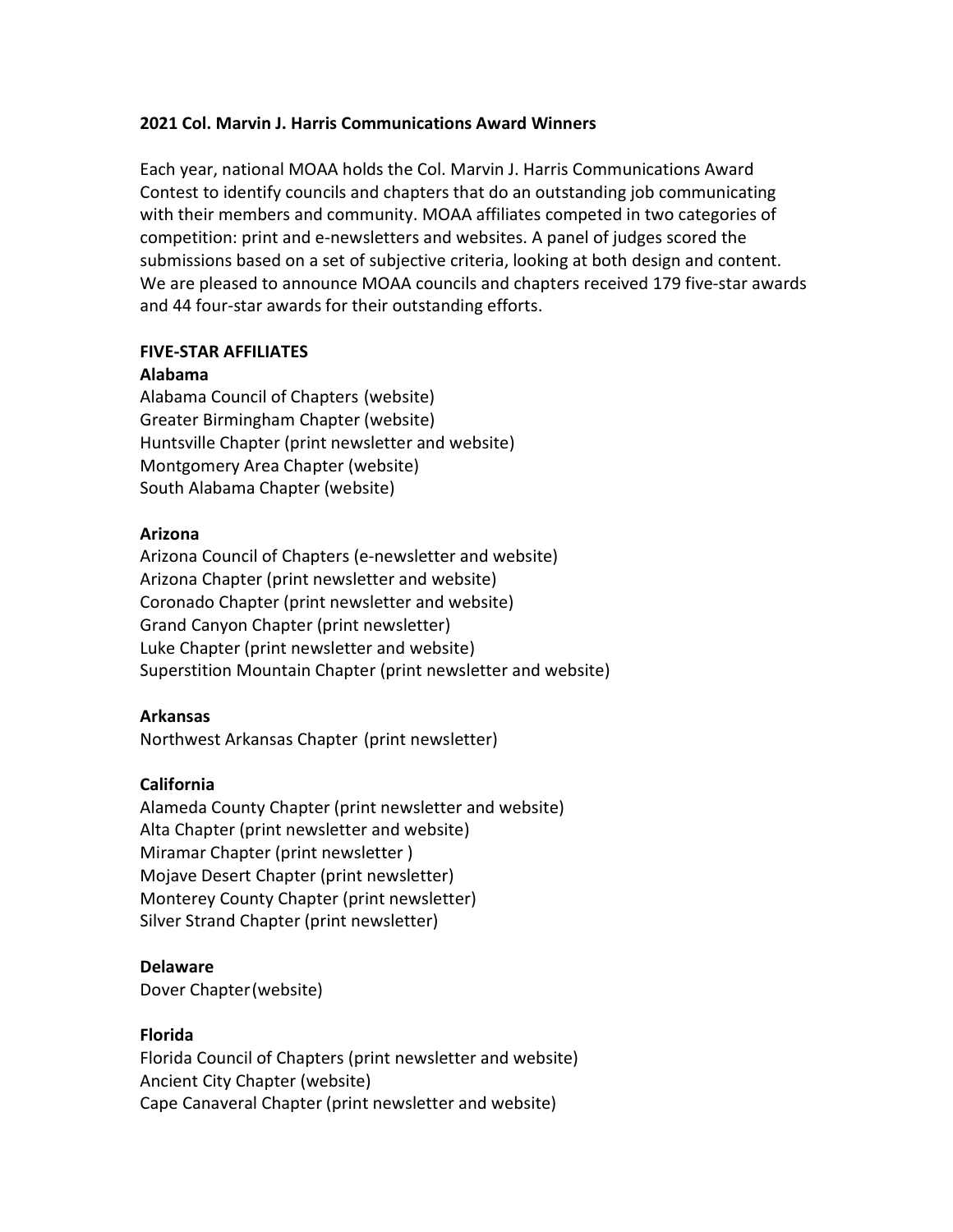Cape Coral Chapter (print newsletter and website) Central Florida Chapter (print newsletter and website) Charlotte Harbor Chapter (print newsletter) Citrus County Chapter (print newsletter and website) Halifax Area Chapter (website) Historic Mayport Chapter (print newsletter and website) Indian River Chapter (website) Kingdom of the Sun Chapter (print newsletter and website) Lake & Sumter Counties Chapter (print newsletter and website) Lee Coast Chapter (print newsletter and website) Northeast Florida Chapter (print newsletter and website) Northwest Florida Chapter (print newsletter and website) Pensacola Chapter (print newsletter and website) St. Petersburg Area Chapter (print newsletter and website) Sarasota Chapter (print newsletter and website) Southwest Florida Chapter (print newsletter and website) South Central Florida Chapter (print newsletter and website) Sun City Center Chapter (print newsletter and website) Tampa Chapter (print newsletter and website) Volusia County Chapter (print newsletter and website)

#### Georgia

Georgia Mountain Chapter (print newsletter and website) South Georgia Chapter (website)

#### Illinois

Lincolnland Chapter (print newsletter and website) Southwest Illinois Chapter (print newsletter)

Indiana White River Chapter (print newsletter)

#### Kansas

Sunflower Chapter (print newsletter)

#### Kentucky

Bluegrass Chapter Chapter (print newsletter and website) Fort Campbell Chapter Chapter (print newsletter and website) Fort Knox Area Chapter (print newsletter)

### Louisiana

Ark-La-Tex Chapter (website) Greater Baton Rouge Area Chapter (print newsletter)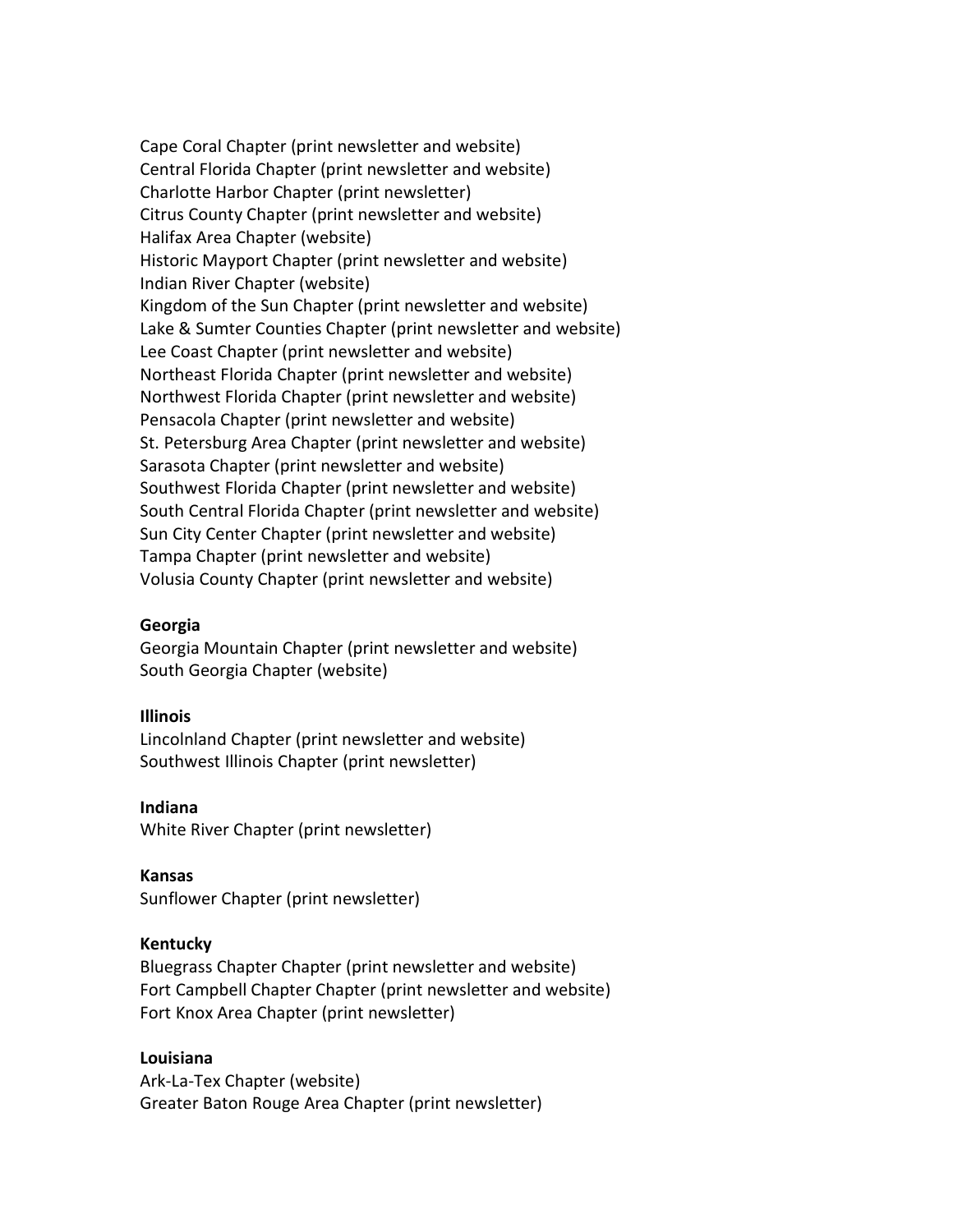#### Maryland

Star Spangled Banner Chapter (website) Susquehanna Chapter Chapter (print newsletter and website)

### **Missouri**

Greater St. Louis Chapter (print newsletter) Mid-Missouri Chapter (print newsletter) Ozark Empire Chapter (print newsletter)

## Montana

Western Montana Chapter (website)

# Nebraska

Heartland of America Chapter (print newsletter)

## Nevada

Southern Nevada Chapter (print newsletter and website)

## New Hampshire New Hampshire Chapter (website)

New Jersey New Jersey Lakes & Pines Chapter (print newsletter)

# New Mexico

Albuquerque Chapter (print newsletter and website)

# New York

NYS Capital District Chapter (print newsletter) Genesee Valley Chapter (print newsletter and website) Greater Rome-Utica Chapter (print newsletter)

# North Carolina

North Carolina Council of Chapters (print newsletter and website) Cape Fear Chapter (e-newsletter and website) Catawba Valley Chapter (print newsletter) Charlotte-Metrolina Chapter (print newsletter and website) Coastal Carolina Chapter (print newsletter and website) High Country Chapter (print newsletter) Southeastern NC Chapter (print newsletter and website) Tarheel Central Chapter (print newsletter) Western North Carolina Chapter (print newsletter and website)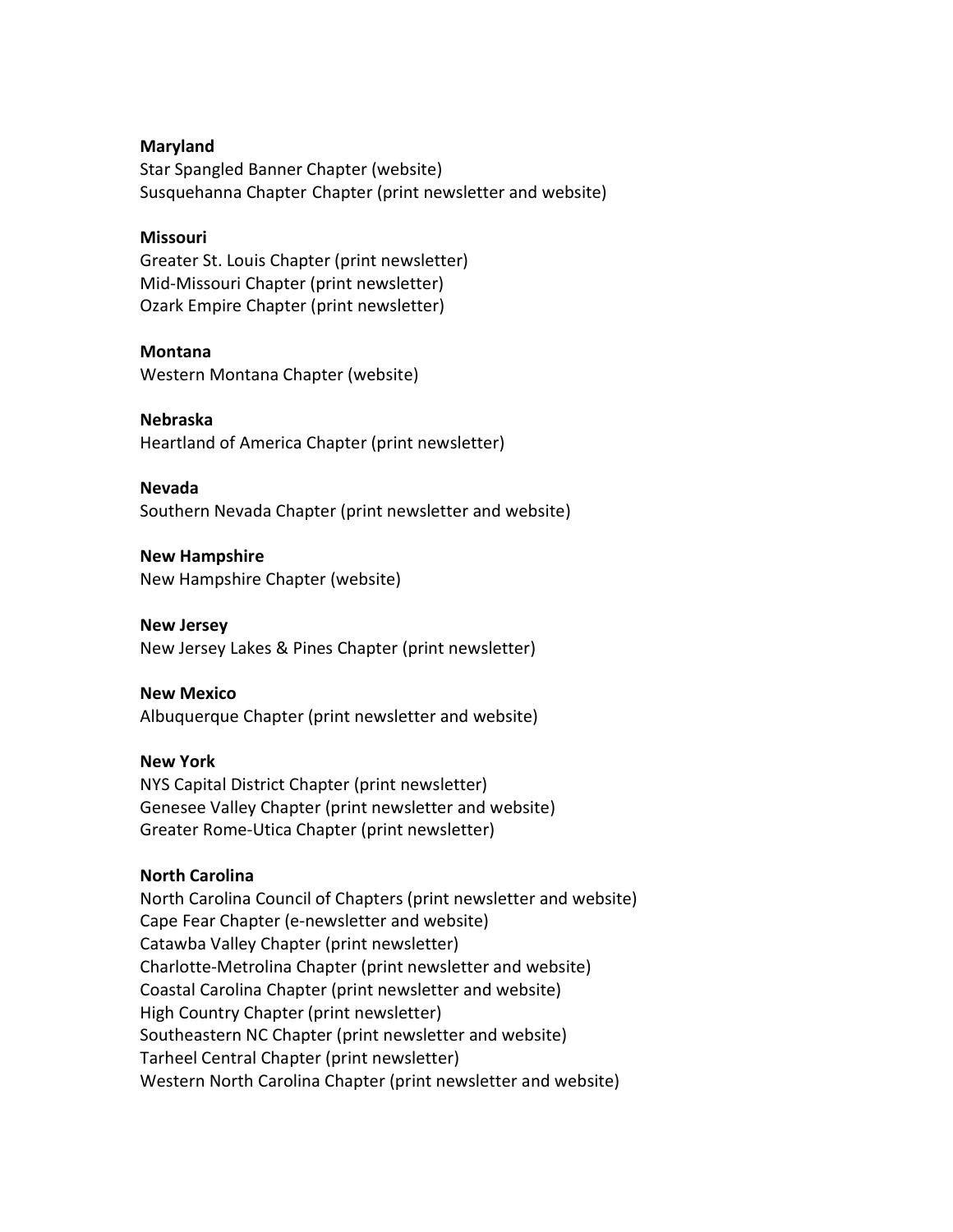# Ohio

Ohio Council of Chapters (website) Central Ohio Chapter (e-newsletter and website) Dayton Area Chapter (website) Greater Cincinnati Chapter (print newsletter and website) Greater Cleveland Chapter (newsletter) Mahoning and Shenango Valleys Chapter (print newsletter and website) Ohio Western Reserve Chapter (print newsletter)

## Oklahoma

Southwest Oklahoma Chapter (website)

## Oregon

Central Oregon Chapter (print newsletter and website) Emerald Empire Chapter (print newsletter and website)

## Pennsylvania

Pennsylvania Council of Chapters (print newsletter) Pittsburgh Chapter (print newsletter) Willow Grove Chapter (print newsletter and website)

## South Carolina

South Carolina Council of Chapters (print newsletter and website) Grand Strand Chapter (website) Piedmont Chapter (website) Star Fort Chapter (print newsletter and website)

#### Tennessee

Chattanooga Chapter (print newsletter) Memphis Chapter (website) Middle Tennessee Chapter (website) Mountain Empire Chapter (print newsletter and website)

#### Texas

Greater Dallas & North Texas Chapter (website) Alamo Chapter (print newsletter and website)

#### Virginia

Virginia Council of Chapters (print newsletter and website) Central Virginia Chapter (print newsletter and website) Falcons Landing Chapter (print newsletter and website) Heritage Chapter (print newsletter) Heritage Hunt Chapter (print newsletter) Mount Vernon Chapter (print newsletter and website)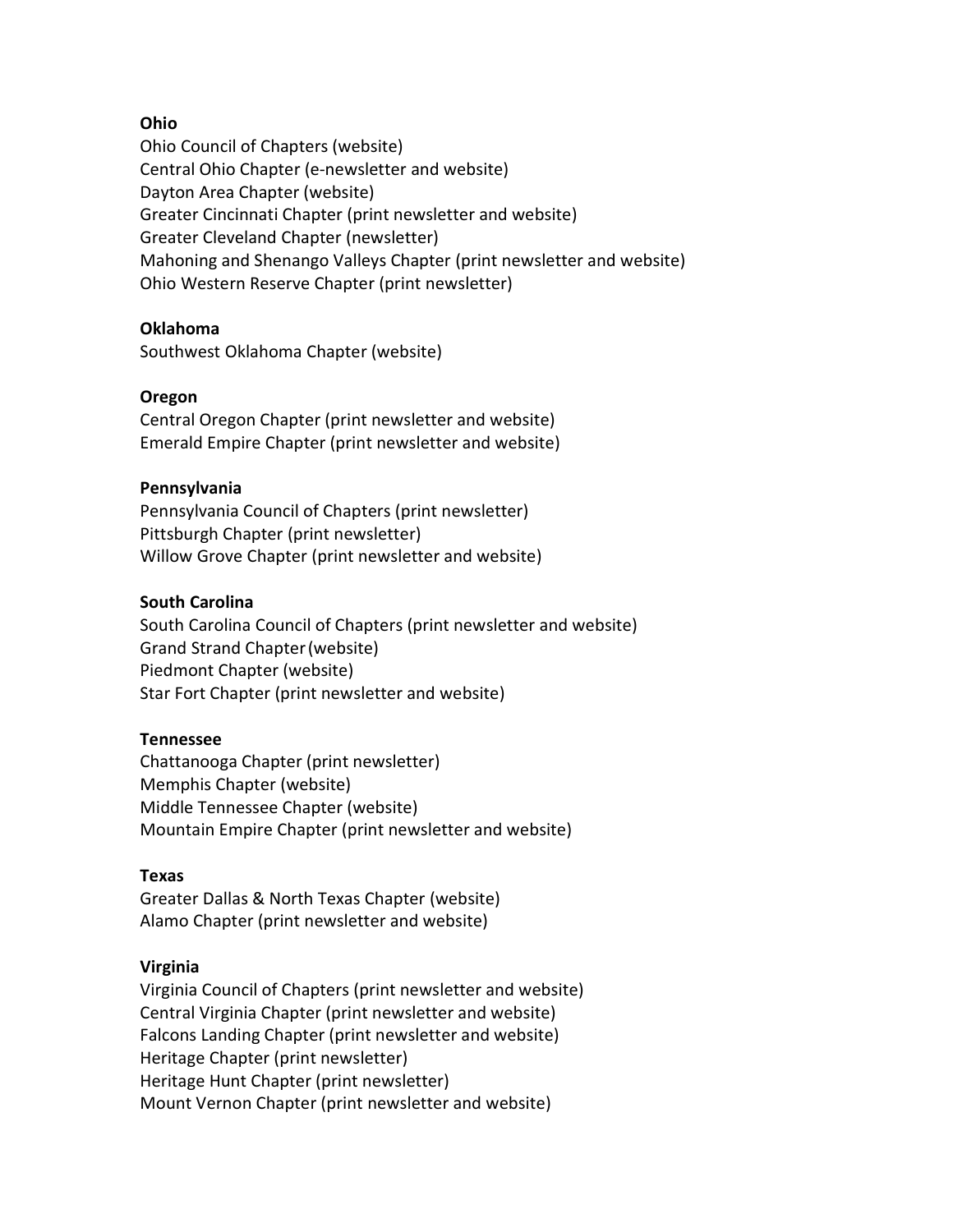Portsmouth Area Chapter (print newsletter) Potomac Chapter (print newsletter) Richmond Area Chapter (print newsletter and website) Southwest Virginia Chapter (website) Virginia Peninsula Chapter (print newsletter)

## Virtual

MOAA Uniformed Services Nurse Advocates Virtual Chapter (print newsletter and website)

## Washington

Washington Council of Chapters (website) Columbia River Chapter (print newsletter and website) Kitsap Chapter (print newsletter and website) Mt. Rainier Chapter (print newsletter) Olympia Area Chapter (print newsletter) Olympic Peninsula Chapter (print newsletter) Spokane Chapter (print newsletter and website)

## Wyoming

WY-CO Border Chapter (print newsletter)

## FOUR-STAR AFFILIATES

## Alabama

South Alabama Chapter (print newsletter) Greater Birmingham Chapter (print newsletter)

#### Arizona

Green Valley Chapter (print newsletter and website) Northern Arizona Chapter (print newsletter)

#### California

Conejo-Simi Valley Chapter (print newsletter) Hidden Valley Chapter (print newsletter) Miramar Chapter (website) Palm Springs Chapter (print newsletter)

#### Delaware

Dover Chapter (print newsletter)

### Florida

Ancient City Chapter (print newsletter) Charlotte Harbor Chapter (website) Clearwater Chapter (print newsletter)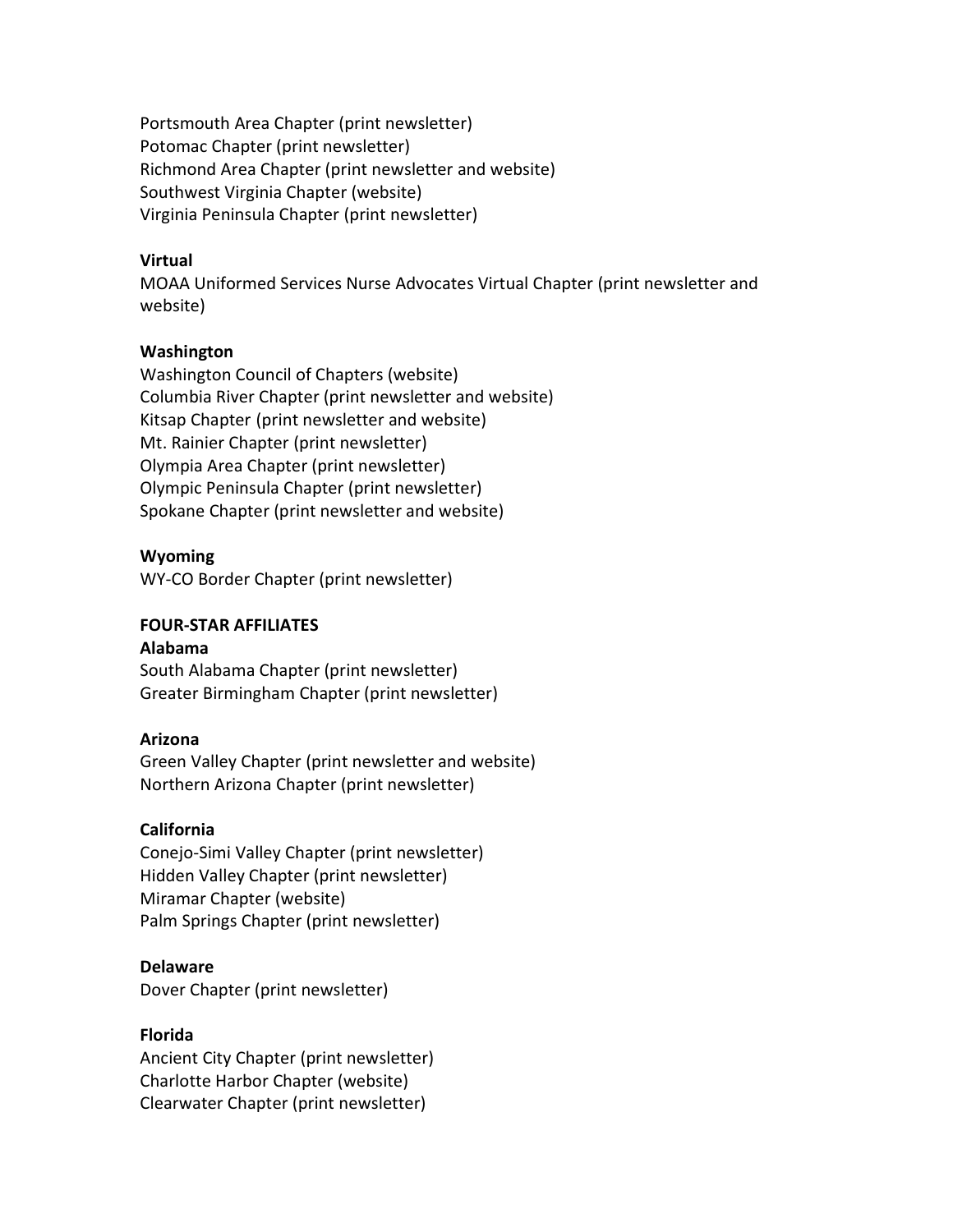Indian River Chapter (print newsletter) Palm Beach - Martin Counties Chapter (print newsletter)

### Georgia

Kings Bay Chapter (website) Old Capitol Area Chapter (print newsletter) South Georgia Chapter (print newsletter)

#### Hawaii

Hawaii Aloha Chapter (print newsletter and website)

## Illinois

Illinois Council of Chapters (print newsletter and website)

## Louisiana

Ark-La-Tex Chapter (newsletter)

# Maryland

Maryland Council of Chapters (website) Montgomery County Chapter (print newsletter) Star Spangled Banner Chapter (print newsletter)

# New York

Greater Rome-Utica Chapter (website) NYS Capital District Chapter (website)

# North Carolina

Catawba Valley Chapter (website) Tarheel Central Chapter (website)

#### Ohio

Dayton Area Chapter (print newsletter) Ohio Western Reserve Chapter (website)

# Pennsylvania

French Creek Valley Chapter (print newsletter) Lancaster Chapter (print newsletter and website)

# South Carolina

Aiken Chapter (print newsletter and website) Charleston Chapter (print newsletter and website)

#### Texas

Houston Area Chapter (print newsletter)